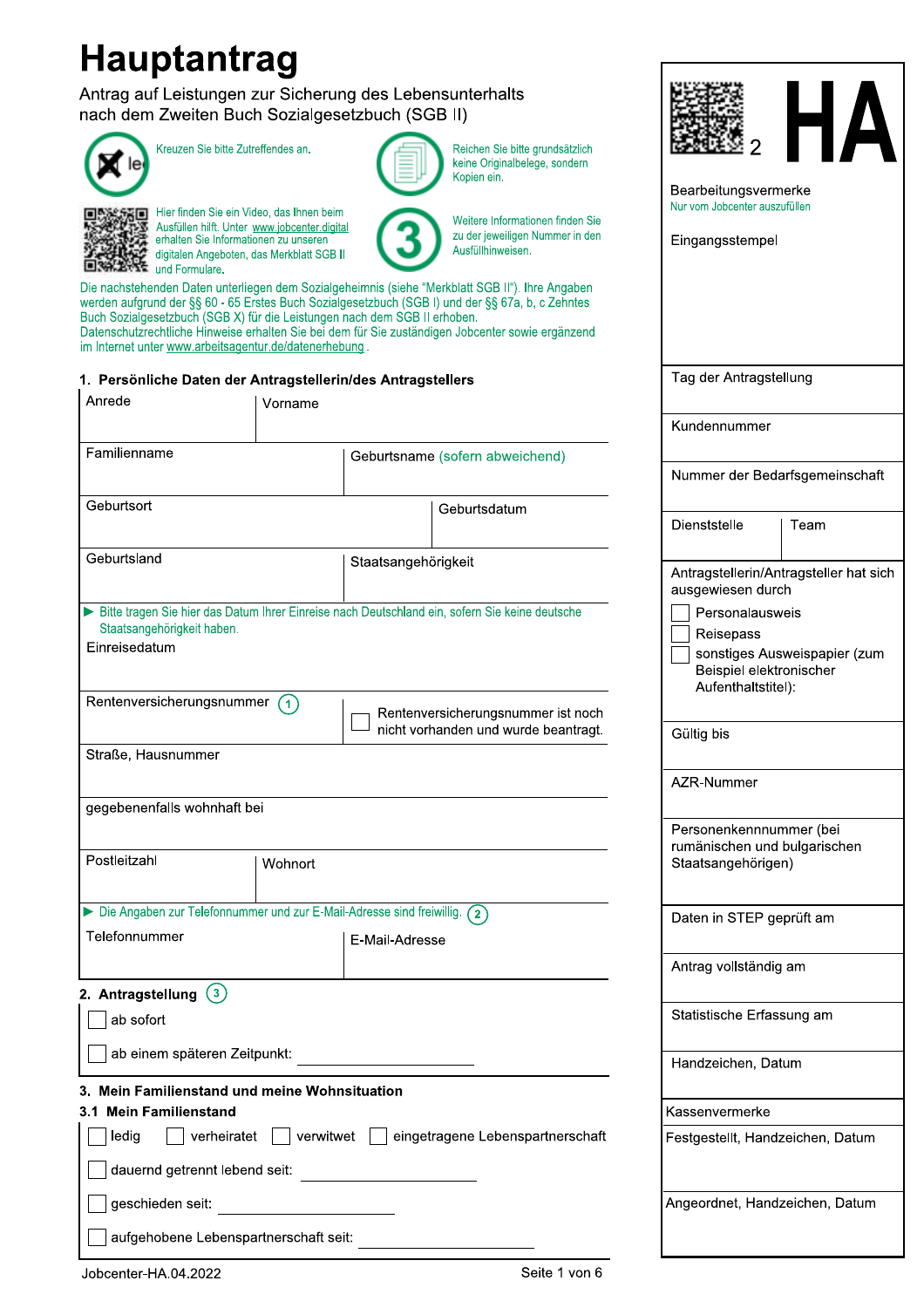| Einstehensgemeinschaft gehören. (4)<br>(5)<br>(6)                                                                          |                                                                                                                                                                                                                                                                                                                                                                                                                                                 |
|----------------------------------------------------------------------------------------------------------------------------|-------------------------------------------------------------------------------------------------------------------------------------------------------------------------------------------------------------------------------------------------------------------------------------------------------------------------------------------------------------------------------------------------------------------------------------------------|
|                                                                                                                            |                                                                                                                                                                                                                                                                                                                                                                                                                                                 |
| Ich wohne allein                                                                                                           |                                                                                                                                                                                                                                                                                                                                                                                                                                                 |
| > Leben Sie allein, sind unter 3.2 keine weiteren Angaben erforderlich. Bitte weiter bei Abschnitt 3.3.                    |                                                                                                                                                                                                                                                                                                                                                                                                                                                 |
| Ich wohne zusammen mit:                                                                                                    | $\left(7\right)$                                                                                                                                                                                                                                                                                                                                                                                                                                |
|                                                                                                                            | > Da Sie die Leistungen beantragen, wird davon ausgegangen, dass Sie auch die Vertretung Ihrer Bedarfsgemeinschaft übernommen haben. Dies gilt<br>nicht, wenn über 15-jährige Mitglieder Ihrer Bedarfsgemeinschaft gegenüber dem Jobcenter erklären, dass sie ihre Interessen selbst wahrnehmen<br>wollen, zum Beispiel durch eine eigene Antragstellung (§ 38 SGB II). Zu den nicht vertretenen Personen sind hier keine Angaben erforderlich. |
| Hier sind Mehrfachnennungen möglich.                                                                                       |                                                                                                                                                                                                                                                                                                                                                                                                                                                 |
| meiner Ehegattin/meinem Ehegatten<br>Bitte füllen Sie die Anlage WEP aus.                                                  |                                                                                                                                                                                                                                                                                                                                                                                                                                                 |
| meiner eingetragenen Lebenspartnerin/meinem eingetragenen Lebenspartner<br>Bitte füllen Sie die Anlage WEP aus.            |                                                                                                                                                                                                                                                                                                                                                                                                                                                 |
| Bitte füllen Sie die Anlage WEP aus.                                                                                       | meiner Partnerin/meinem Partner in einer Verantwortungs- und Einstehensgemeinschaft ("eheähnliche Gemeinschaft")                                                                                                                                                                                                                                                                                                                                |
| unverheirateten Kind(ern) zwischen 15 Jahren und 24 Jahren                                                                 |                                                                                                                                                                                                                                                                                                                                                                                                                                                 |
| Bitte füllen Sie für jedes Kind eine eigene Anlage WEP aus.                                                                |                                                                                                                                                                                                                                                                                                                                                                                                                                                 |
| unverheirateten Kind(ern) unter 15 Jahren<br>Bitte füllen Sie für jedes Kind eine eigene Anlage KI aus.                    |                                                                                                                                                                                                                                                                                                                                                                                                                                                 |
| meinen Eltern beziehungsweise einem Elternteil<br>oder älter, füllen Sie bitte für Ihre Eltern jeweils eine Anlage HG aus. | Sind Sie als Antragstellerin/als Antragsteller unter 25 Jahre alt, füllen Sie bitte für Ihre Eltern jeweils eine Anlage WEP aus. Sind Sie 25 Jahre                                                                                                                                                                                                                                                                                              |
| Kinder, Tanten oder Onkel)<br>Bitte füllen Sie für jeden Verwandten/Verschwägerten die Anlage HG aus.                      | sonstigen Verwandten oder Verschwägerten (zum Beispiel Großeltern, Geschwister über 25 Jahre, verheiratete                                                                                                                                                                                                                                                                                                                                      |
| ausfüllen müssen.                                                                                                          | sonstigen Personen (zum Beispiel andere Personen in einer Wohngemeinschaft)<br>Gegebenenfalls ist eine Verantwortungs- und Einstehensgemeinschaft zu prüfen. Ihr Jobcenter wird Ihnen mitteilen, ob Sie eine Anlage VE                                                                                                                                                                                                                          |

# 3.3 Kosten für Unterkunft und Heizung

| Ich wohne zur Miete seit                                                                   |                                                                                                                                          |
|--------------------------------------------------------------------------------------------|------------------------------------------------------------------------------------------------------------------------------------------|
| Höhe der tatsächlichen monatlichen Kosten für die Unterkunft                               |                                                                                                                                          |
| Grundmiete (ohne Nebenkosten)                                                              | Nebenkosten (ohne Heizkosten)                                                                                                            |
| Heizkosten                                                                                 | sonstige Wohnkosten<br>(30)                                                                                                              |
| Bitte legen Sie aktuelle Nachweise (Mietvertrag) mit Angabe der jeweiligen Fälligkeit vor. | Sollten Sie eine Direktzahlung der Miete an die Vermieterin/den Vermieter wünschen, geben Sie bitte die entsprechenden Zahlungsdaten an. |
| Ich wohne im Eigentum.                                                                     |                                                                                                                                          |
| Höhe der tatsächlichen monatlichen Kosten für das Eigentum                                 |                                                                                                                                          |
| Schuldzinsen ohne Tilgungsraten (31)                                                       | Nebenkosten (ohne Heizkosten) zum Beispiel<br>Grundsteuer, Wasser                                                                        |
| Heizkosten und -art (zum Beispiel Strom, Gas)                                              | sonstige Wohnkosten                                                                                                                      |
| Bitte legen Sie aktuelle Nachweise mit Angabe der jeweiligen Fälligkeit vor.               |                                                                                                                                          |

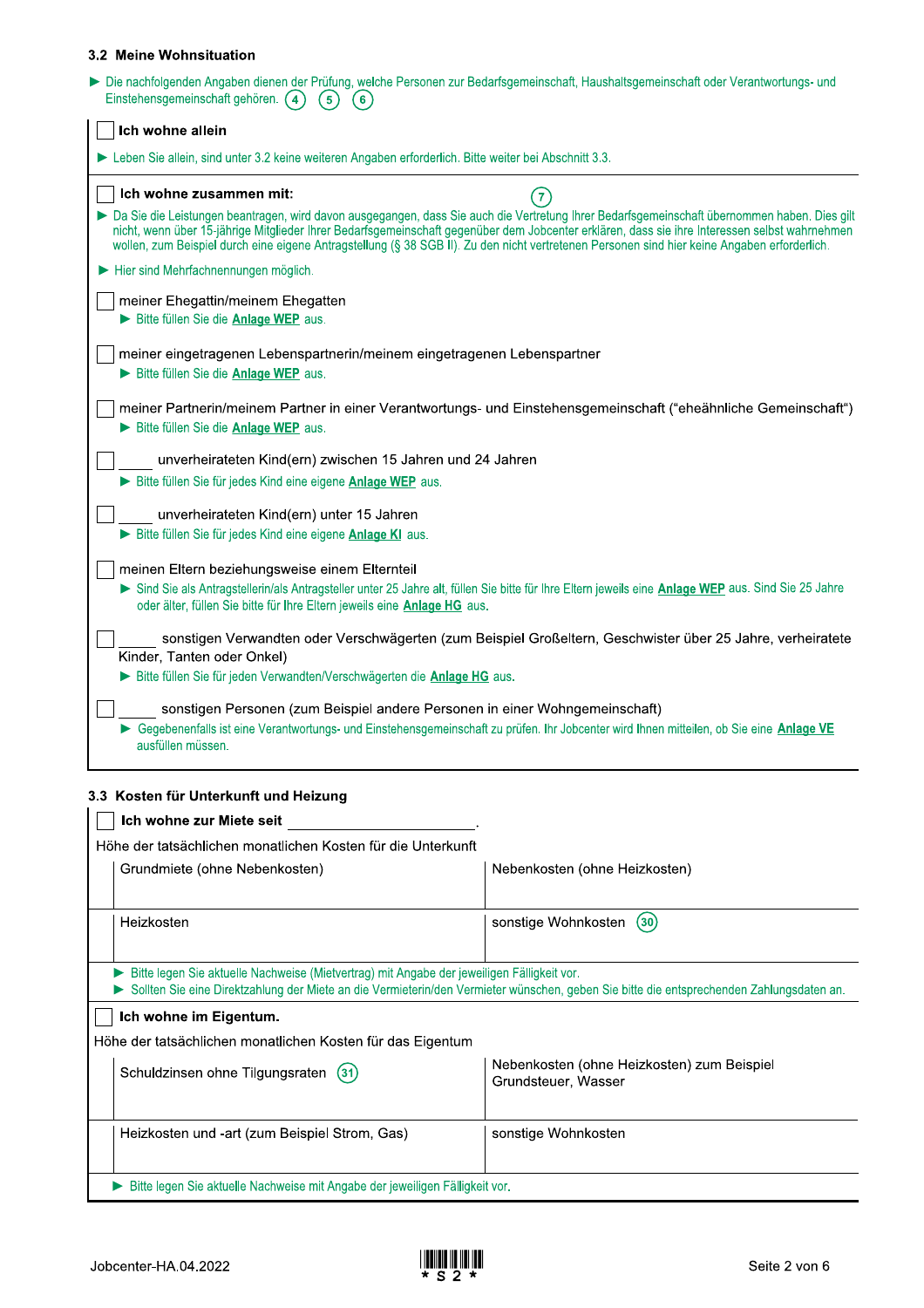| oder von diesem bezogen.                                                                                                                                                                                                                                                                                         |                                                                                                                           |
|------------------------------------------------------------------------------------------------------------------------------------------------------------------------------------------------------------------------------------------------------------------------------------------------------------------|---------------------------------------------------------------------------------------------------------------------------|
| Name des anderen Jobcenters                                                                                                                                                                                                                                                                                      |                                                                                                                           |
| Falls ja, legen Sie bitte entsprechende Nachweise vor.                                                                                                                                                                                                                                                           |                                                                                                                           |
| Ich fühle mich gesundheitlich in der Lage, regelmäßig eine Tätigkeit von mindestens drei Stunden<br>täglich auszuüben. (9)                                                                                                                                                                                       | Nein<br>Ja                                                                                                                |
| Ich bin Berechtigte/Berechtigter nach dem Asylbewerberleistungsgesetz. (8)                                                                                                                                                                                                                                       | Nein<br>Ja                                                                                                                |
| Falls ja, legen Sie bitte entsprechende Nachweise (zum Beispiel Aufenthaltserlaubnis, Aufenthaltsgestattung, Duldung,<br>Bescheid des Bundesamtes für Migration und Flüchtlinge (BAMF)) vor.                                                                                                                     |                                                                                                                           |
| Ich bin Schülerin/Schüler, Studentin/Student oder Auszubildende/Auszubildender.                                                                                                                                                                                                                                  | (10)<br>Nein<br>Ja                                                                                                        |
| Dauer der Schulausbildung von - bis                                                                                                                                                                                                                                                                              | Falls ja, legen Sie bitte aktuelle Nachweise (zum Beispiel<br>Schulbescheinigung) vor.                                    |
| Dauer des Studiums von - bis                                                                                                                                                                                                                                                                                     | Falls ja, legen Sie bitte aktuelle Nachweise (zum Beispiel<br>Immatrikulationsbescheinigung) vor.                         |
| Dauer der Ausbildung von - bis                                                                                                                                                                                                                                                                                   | Falls ja, legen Sie bitte den Ausbildungsvertrag vor.                                                                     |
| und Verpflegung untergebracht.<br>Falls ja, legen Sie bitte aktuelle Nachweise vor.                                                                                                                                                                                                                              | Behinderung oder beim Ausbilder mit voller Verpflegung oder anderweitig mit Kostenerstattung für Unterkunft               |
| Ich befinde mich derzeit oder demnächst in einer stationären Einrichtung (zum Beispiel Krankenhaus,                                                                                                                                                                                                              | Nein<br>Ja                                                                                                                |
| Dauer der Unterbringung von - bis                                                                                                                                                                                                                                                                                | Art der stationären Einrichtung                                                                                           |
| > Falls ja, legen Sie bitte eine gültige Bescheinigung über den Aufenthalt und die Dauer vor.                                                                                                                                                                                                                    |                                                                                                                           |
|                                                                                                                                                                                                                                                                                                                  |                                                                                                                           |
| Ich bin alleinerziehend.<br>Ich bin schwanger.<br>(12)                                                                                                                                                                                                                                                           |                                                                                                                           |
| Bitte legen Sie einen Nachweis vor, aus dem der voraussichtliche Entbindungstermin hervorgeht.                                                                                                                                                                                                                   |                                                                                                                           |
| Altenheim, Justizvollzugsanstalt). (11)<br>5. Prüfung eines Mehrbedarfs<br>Die Angaben sind freiwillig und nur erforderlich, wenn Sie einen Mehrbedarf beantragen möchten.<br>Ich benötige aus medizinischen Gründen eine kostenaufwändige Ernährung.<br>Bitte füllen Sie die Anlage MEB aus.                    | (13)<br>Ich habe einen Mehrbedarf für die dezentrale Warmwassererzeugung (zum Beispiel Durchlauferhitzer/Boiler).<br>(14) |
| Ich habe eine Behinderung und erhalte<br>(15)<br>Leistungen zur Teilhabe am Arbeitsleben nach § 49 Neuntes Buch Sozialgesetzbuch (SGB IX) oder<br>sonstige Hilfen zur Erlangung eines geeigneten Arbeitsplatzes oder<br>Eingliederungshilfen nach § 112 SGB IX.<br>Bitte legen Sie einen aktuellen Bescheid vor. |                                                                                                                           |
| Merkzeichen G oder aG. (16)<br>Bitte legen Sie einen aktuellen Nachweis (zum Beispiel Schwerbehindertenausweis) vor.                                                                                                                                                                                             | Ich bin nicht erwerbsfähig und Inhaberin/Inhaber eines Ausweises nach § 152 Absatz 5 SGB IX mit dem (9)                   |

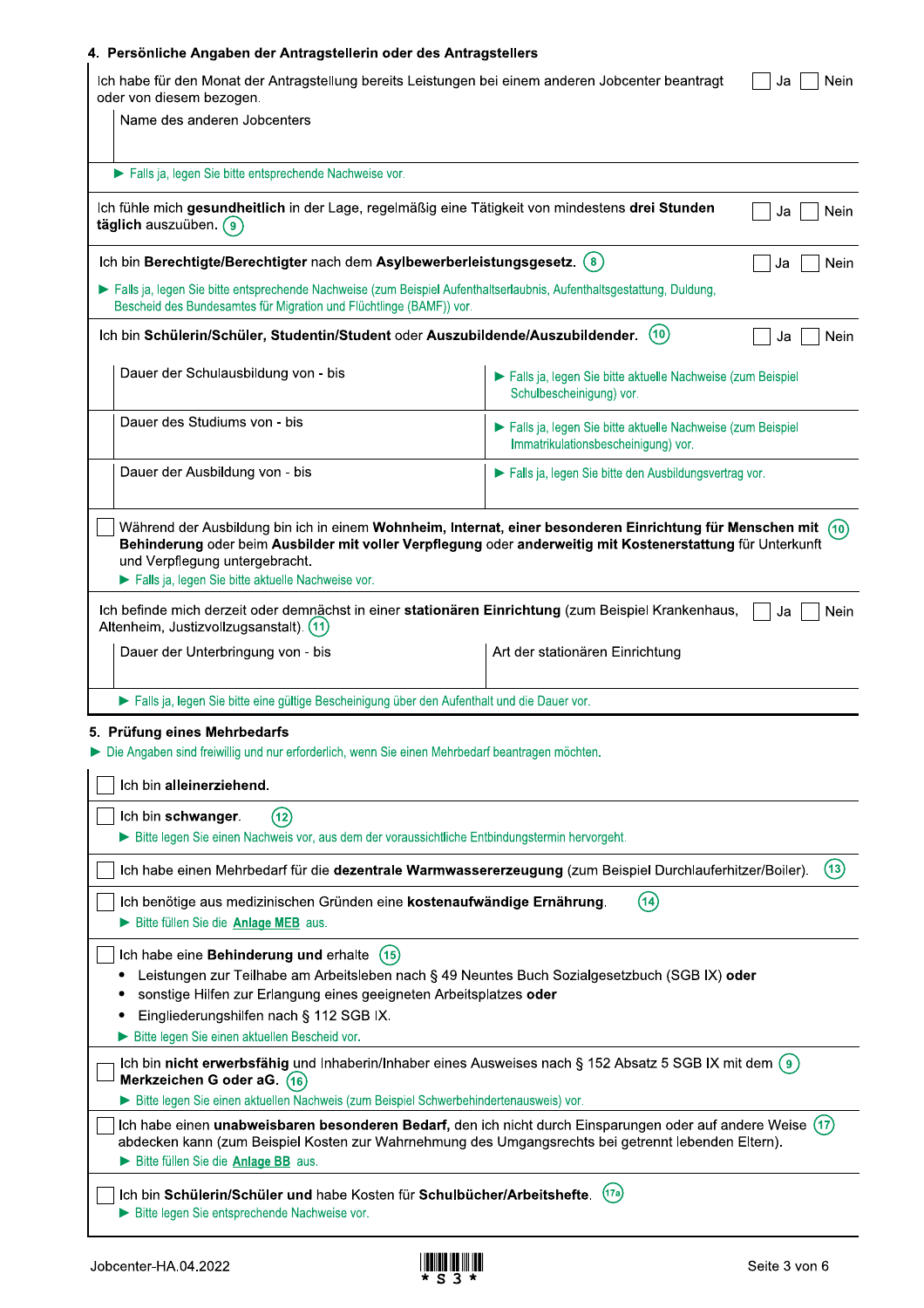| 6. Einkommen und Vermögen (18)       | (19)                                                                                                                                                                                                     |                                                                                                                                                                                                                                                                                                                                                                                                                                         |
|--------------------------------------|----------------------------------------------------------------------------------------------------------------------------------------------------------------------------------------------------------|-----------------------------------------------------------------------------------------------------------------------------------------------------------------------------------------------------------------------------------------------------------------------------------------------------------------------------------------------------------------------------------------------------------------------------------------|
| zusätzlich die Anlage EKS aus.       |                                                                                                                                                                                                          | > Zur Prüfung Ihrer Einkommensverhältnisse füllen Sie bitte die Anlage EK aus. Bei Ausübung einer selbständigenTätigkeit füllen Sie bitte                                                                                                                                                                                                                                                                                               |
| Monaten vor.                         |                                                                                                                                                                                                          | Bei einer Antragstellung ist grundsätzlich die Vorlage von Kontoauszügen erforderlich. Bitte legen Sie daher Kontoauszüge der letzten drei<br>(42)                                                                                                                                                                                                                                                                                      |
|                                      | Meine Bedarfsgemeinschaft verfügt über erhebliches Vermögen                                                                                                                                              | Nein<br>Ja                                                                                                                                                                                                                                                                                                                                                                                                                              |
|                                      | selbstgenutzte Wohnimmobilien und typische Altersvorsorgeprodukte wie Kapitallebens- oder -rentenversicherungen.<br>Sollte bei Ihnen erhebliches Vermögen vorliegen, füllen Sie bitte die Anlage VM aus. | Erheblich ist kurzfristig für den Lebensunterhalt verwertbares Vermögen der Antragstellerin/des Antragstellers über 60.000 Euro sowie über<br>30.000 Euro für jede weitere Person in der Bedarfsgemeinschaft. Beispiele: Barmittel, Sparguthaben, Tagesgelder, Wertpapiersparpläne und<br>-depots. Nicht in die Erheblichkeitsprüfung einzubeziehen sind Vermögensgegenstände, die nicht frei verfügbar sind. Dazu gehören insbesondere |
| noch folgende Angaben erforderlich:  |                                                                                                                                                                                                          | ► Wenn Sie erhebliches Vermögen haben und derzeit eine selbständige Tätigkeit ausüben oder in Ihrem Berufsleben bereits ausgeübt haben, sind                                                                                                                                                                                                                                                                                            |
|                                      | Die Anzahl an Jahren, in denen ich insgesamt eine selbständige Tätigkeit ausgeübt habe, beträgt:                                                                                                         |                                                                                                                                                                                                                                                                                                                                                                                                                                         |
| 7. Meine Lebenssituation             |                                                                                                                                                                                                          |                                                                                                                                                                                                                                                                                                                                                                                                                                         |
| 7.1 Vorrangige Leistungen<br>(20)    |                                                                                                                                                                                                          |                                                                                                                                                                                                                                                                                                                                                                                                                                         |
|                                      | Hier sind Mehrfachnennungen möglich. Bitte legen Sie entsprechende Nachweise vor.                                                                                                                        | Die nachfolgenden Angaben dienen der Prüfung, ob ein Anspruch auf andere Leistungen oder gegenüber Dritten bestehen könnte.                                                                                                                                                                                                                                                                                                             |
| In den letzten 5 Jahren<br>(21)      |                                                                                                                                                                                                          |                                                                                                                                                                                                                                                                                                                                                                                                                                         |
| war ich beschäftigt.                 |                                                                                                                                                                                                          |                                                                                                                                                                                                                                                                                                                                                                                                                                         |
| von - bis                            | Arbeitgeber                                                                                                                                                                                              | sozialversicherungspflichtig<br>Minijob                                                                                                                                                                                                                                                                                                                                                                                                 |
| von - bis                            | Arbeitgeber                                                                                                                                                                                              | sozialversicherungspflichtig<br>Minijob                                                                                                                                                                                                                                                                                                                                                                                                 |
| war ich selbständig tätig.           |                                                                                                                                                                                                          |                                                                                                                                                                                                                                                                                                                                                                                                                                         |
| von - bis                            | Art der Tätigkeit                                                                                                                                                                                        |                                                                                                                                                                                                                                                                                                                                                                                                                                         |
| Bundesfreiwilligendienst).           |                                                                                                                                                                                                          | habe ich einen Wehrdienst oder freiwilligen Dienst geleistet (zum Beispiel Freiwilliges Soziales Jahr,                                                                                                                                                                                                                                                                                                                                  |
|                                      | habe ich Angehörige gepflegt (Pflege nach dem Elften Buch Sozialgesetzbuch).                                                                                                                             |                                                                                                                                                                                                                                                                                                                                                                                                                                         |
| Übergangsgeld, Elterngeld).          |                                                                                                                                                                                                          | habe ich Entgeltersatzleistungen erhalten (zum Beispiel Krankengeld, Arbeitslosengeld, Mutterschaftsgeld,                                                                                                                                                                                                                                                                                                                               |
| von - bis                            | Leistung                                                                                                                                                                                                 |                                                                                                                                                                                                                                                                                                                                                                                                                                         |
| von - bis                            | Leistung                                                                                                                                                                                                 |                                                                                                                                                                                                                                                                                                                                                                                                                                         |
|                                      | Unterstützung durch Verwandte/Bekannte, Ersparnisse, Erbschaft):                                                                                                                                         | trifft keiner dieser Punkte auf mich zu. Ich habe meinen Lebensunterhalt wie folgt bestritten (zum Beispiel finanzielle                                                                                                                                                                                                                                                                                                                 |
| 7.2 Ansprüche gegenüber Dritten (22) |                                                                                                                                                                                                          |                                                                                                                                                                                                                                                                                                                                                                                                                                         |
| Kinderzuschlag.                      |                                                                                                                                                                                                          | Ich habe schon andere Leistungen beantragt oder beabsichtige, einen Antrag zu stellen. Dazu zählen<br>beispielsweise Leistungen nach dem Bundesausbildungsförderungsgesetz (BAföG), Berufsausbildungsbeihilfe (BAB),<br>Wohngeld, Arbeitslosengeld, Renten (Alters-, Hinterbliebenen- und Grundrenten), Krankengeld, Kindergeld und<br>(23)                                                                                             |
| Leistungsart                         |                                                                                                                                                                                                          | Antragsdatum                                                                                                                                                                                                                                                                                                                                                                                                                            |

Sozialleistungsträger/Familienkasse

Bitte legen Sie einen aktuellen Nachweis vor.

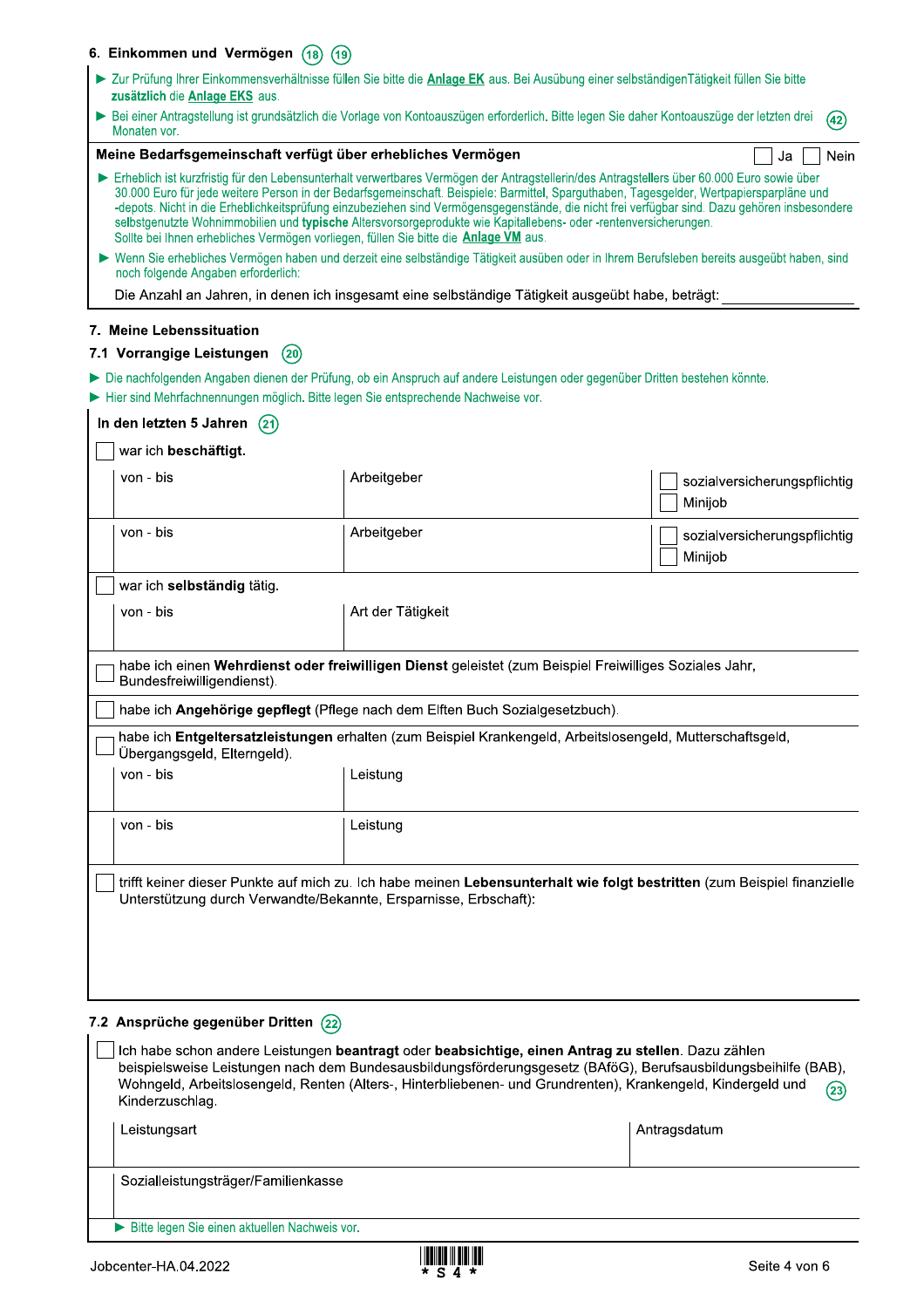| Ich erhebe Ansprüche gegen einen (ehemaligen) Arbeitgeber auf noch ausstehende Lohn- oder Gehaltszahlungen<br>(zum Beispiel bei Zahlungsunfähigkeit/Insolvenz des Arbeitgebers) oder für Zeiten nach dem Ausscheiden (zum<br>Beispiel bei noch ausstehenden Abfindungen). |                                                                                                                                                                                                                                          |
|---------------------------------------------------------------------------------------------------------------------------------------------------------------------------------------------------------------------------------------------------------------------------|------------------------------------------------------------------------------------------------------------------------------------------------------------------------------------------------------------------------------------------|
| Arbeitgeber                                                                                                                                                                                                                                                               | Anschrift                                                                                                                                                                                                                                |
| Grund                                                                                                                                                                                                                                                                     |                                                                                                                                                                                                                                          |
|                                                                                                                                                                                                                                                                           | > Bitte legen Sie einen geeigneten Nachweis vor (zum Beispiel Schriftwechsel mit Ihrer Rechtsanwältin/Ihrem Rechtsanwalt oder dem Gericht).                                                                                              |
| eingetragenen Lebenspartner.<br>Bitte füllen Sie die Anlage UH1 aus.                                                                                                                                                                                                      | Ich lebe getrennt von meiner Ehegattin/meinem Ehegatten oder meiner eingetragenen Lebenspartnerin/meinem                                                                                                                                 |
| Ich bin geschieden oder meine eingetragene Lebenspartnerschaft wurde aufgehoben.                                                                                                                                                                                          |                                                                                                                                                                                                                                          |
| Bitte füllen Sie die Anlage UH1 aus.                                                                                                                                                                                                                                      |                                                                                                                                                                                                                                          |
| Ich bin schwanger oder betreue ein nichteheliches Kind unter 3 Jahren.<br>Bitte füllen Sie die Anlage UH2 aus.                                                                                                                                                            |                                                                                                                                                                                                                                          |
| und mindestens ein Elternteil lebt außerhalb der Bedarfsgemeinschaft.<br>Bitte füllen Sie die Anlage UH4 aus.                                                                                                                                                             | zwischen 18 und 24 Jahre alt und mache eine Schul- oder Berufsausbildung oder will eine solche in Kürze beginnen<br>Ich habe einen gesundheitlichen Schaden durch einen Dritten erlitten (zum Beispiel Arbeits-, Verkehrs-, Spiel-, oder |
| Jobcenter beantragen.<br>Bitte füllen Sie die Anlage UF aus.<br>ich habe einen Anspruch gegenüber Dritten (zum Beispiel aus vertraglichen Zahlungsansprüchen oder –<br>Schadenersatzforderungen).                                                                         | Sportunfall, ärztlicher Behandlungsfehler oder tätliche Auseinandersetzung). Ich muss deshalb Leistungen beim                                                                                                                            |
| Bezeichnung des Anspruchs                                                                                                                                                                                                                                                 |                                                                                                                                                                                                                                          |
| Bitte weisen Sie den Anspruch durch aktuelle Unterlagen nach.                                                                                                                                                                                                             |                                                                                                                                                                                                                                          |
| Für mich wurde eine Verpflichtungserklärung gegenüber der Ausländerbehörde oder der<br>Auslandsvertretung abgegeben.                                                                                                                                                      | (24)<br>Nein<br>Ja                                                                                                                                                                                                                       |
| Bitte legen Sie die Verpflichtungserklärung oder geeignete Unterlagen vor.<br>8. Kranken- und Pflegeversicherung (25)<br>(26)                                                                                                                                             |                                                                                                                                                                                                                                          |
| 8.1 Pflichtversicherung in der gesetzlichen Kranken- und Pflegeversicherung                                                                                                                                                                                               |                                                                                                                                                                                                                                          |
| Mit Beginn des Anspruchs auf Arbeitslosengeld II möchte ich versichert werden bei:                                                                                                                                                                                        | Ich bin oder war zuletzt in der gesetzlichen Kranken- und Pflegeversicherung pflicht- oder familienversichert.                                                                                                                           |
| der bisherigen Krankenkasse                                                                                                                                                                                                                                               |                                                                                                                                                                                                                                          |
| Name der Krankenkasse                                                                                                                                                                                                                                                     | Krankenversichertennummer (falls bekannt)                                                                                                                                                                                                |
| > Bitte legen Sie eine Mitgliedsbescheinigung oder einen anderweitigen aktuellen Nachweis der Krankenkasse über Ihre Versicherung vor.<br>Ersatzweise können Sie auch Ihre gültige elektronische Gesundheitskarte vorlegen, diese wird nicht zur Akte genommen.           |                                                                                                                                                                                                                                          |
| einer anderen Krankenkasse                                                                                                                                                                                                                                                |                                                                                                                                                                                                                                          |